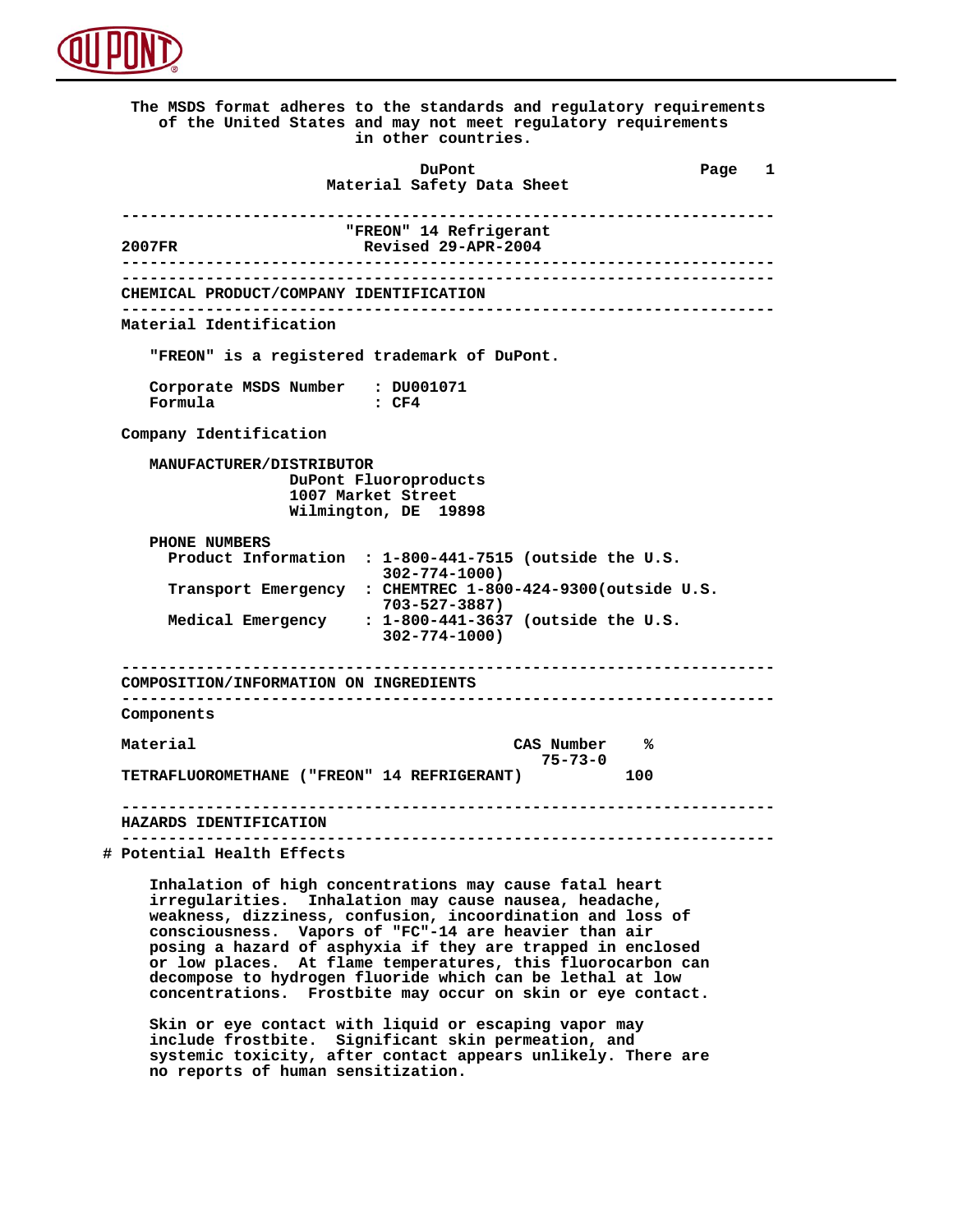#### **2007FR DuPont Page 2 Material Safety Data Sheet**

# **(HAZARDS IDENTIFICATION - Continued)**

 **Inhalation of excessive concentrations may include temporary nervous system depression with anaesthetic effects such as dizziness, headache, confusion, incoordination, and loss of consciousness; temporary alteration of the heart's electrical activity with irregular pulse, palpitations, or inadequate circulation. Individuals with preexisting diseases of the central nervous system may have increased susceptibility to the toxicity of excessive exposures.**

# **Carcinogenicity Information**

 **None of the components present in this material at concentrations equal to or greater than 0.1% are listed by IARC, NTP, OSHA or ACGIH as a carcinogen.**

 **---------------------------------------------------------------------- FIRST AID MEASURES**

 **----------------------------------------------------------------------**

### **First Aid**

 **INHALATION**

 **If inhaled, immediately remove to fresh air. Keep person calm. If not breathing, give artificial respiration. If breathing is difficult, give oxygen. Call a physician.**

# **SKIN CONTACT**

 **Flush area with lukewarm water. Do not use hot water. If frostbite has occurred, call a physician.**

# **EYE CONTACT**

 **In case of contact, immediately flush eyes with plenty of water for at least 15 minutes. Call a physician.**

 **INGESTION**

 **Ingestion is not considered a potential route of exposure.**

 **Notes to Physicians**

 **THIS MATERIAL MAY MAKE THE HEART MORE SUSCEPTIBLE TO ARRHYTHMIAS. Catecholamines such as adrenaline, and other compounds having similar effects, should be reserved for emergencies and then used only with special caution.**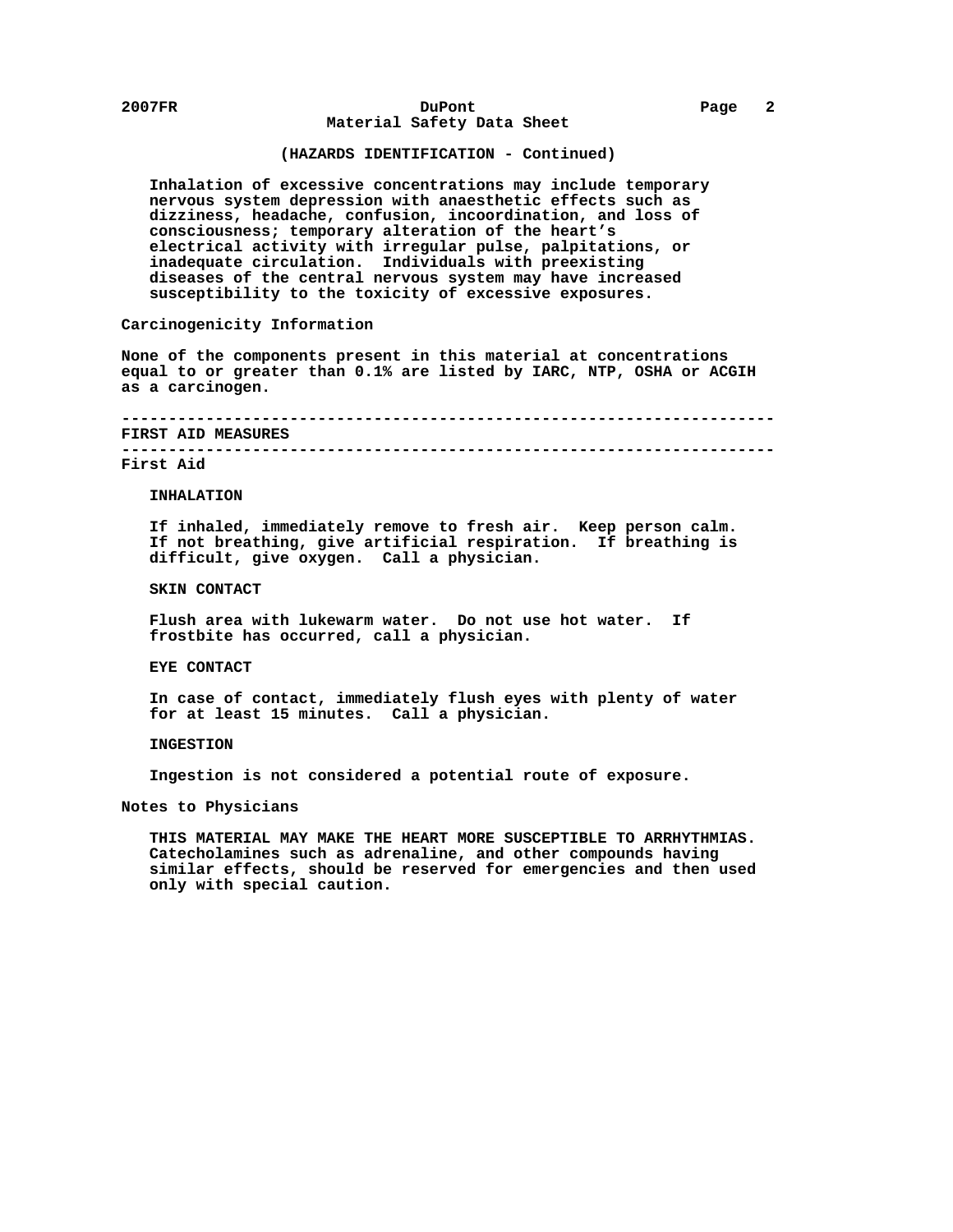**---------------------------------------------------------------------- FIRE FIGHTING MEASURES ---------------------------------------------------------------------- Flammable Properties Flash Point : Will not burn Flammable limits in Air, % by Volume :** Not applicable UEL **1988** : Not applicable  **Autoignition : >1100 C (>2012 F) Fire and Explosion Hazards: Cylinders are equipped with pressure and temperature relief devices but may still rupture under fire conditions. Extinguishing Media As appropriate for combustibles in the area. Fire Fighting Instructions Use water spray or fog to cool container. Self-contained breathing apparatus (SCBA) is required if cylinders rupture or release under fire conditions. ---------------------------------------------------------------------- ACCIDENTAL RELEASE MEASURES ---------------------------------------------------------------------- Safeguards (Personnel) NOTE: Review FIRE FIGHTING MEASURES and HANDLING (PERSONNEL) sections before proceeding with clean-up. Use appropriate PERSONAL PROTECTIVE EQUIPMENT during clean-up. Accidental Release Measures Ventilate area - especially low places where heavy vapors might collect. Remove open flames. For large releases, wear self-contained breathing apparatus (SCBA). ---------------------------------------------------------------------- HANDLING AND STORAGE ---------------------------------------------------------------------- Handling (Personnel) Avoid breathing vapors and contact with eyes and skin. Use with sufficient ventilation to keep employee exposure below recommended limits.**

# **Storage**

 **Store in clean, dry area. Do not heat above 52 C (125 F).**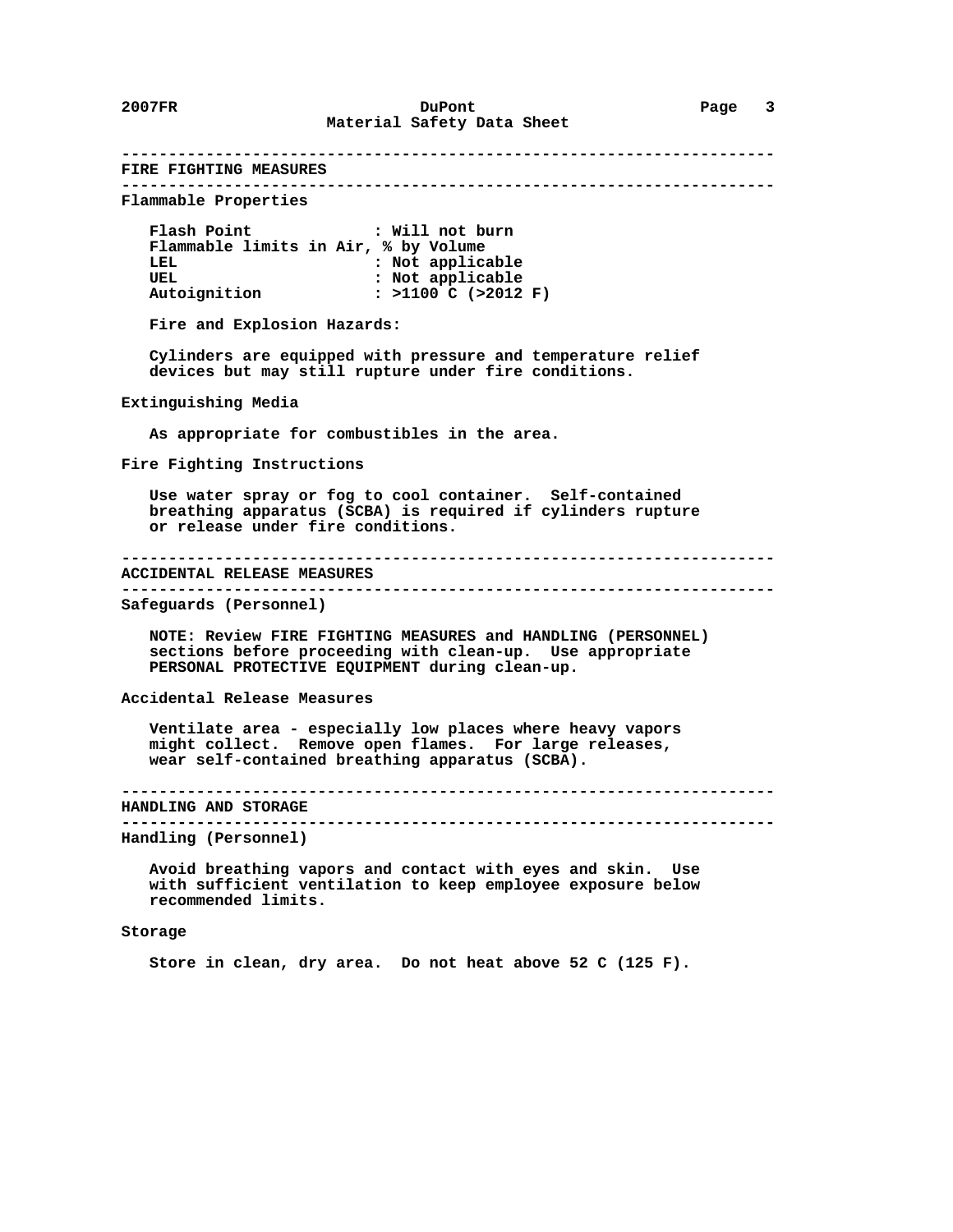**---------------------------------------------------------------------- EXPOSURE CONTROLS/PERSONAL PROTECTION ---------------------------------------------------------------------- Engineering Controls Normal ventilation for standard manufacturing procedures is generally adequate. Local exhaust should be used when large amounts are released. Mechanical ventilation should be used in low places. Personal Protective Equipment Lined neoprene gloves should be used when transferring gas. Under normal manufacturing conditions no respiratory protection is required when using this product. Self-contained breathing apparatus (SCBA) is required if a large release occurs. Exposure Guidelines Exposure Limits "FREON" 14 Refrigerant PEL (OSHA) : None Established TLV (ACGIH) : None Established ---------------------------------------------------------------------- PHYSICAL AND CHEMICAL PROPERTIES ---------------------------------------------------------------------- Physical Data Boiling Point : -127.9 C (-198.2 F) Vapor Pressure : 529 psig @ -45.6 C (-50.1 F) Critical** Vapor Pressure : 529 psig @ -45.6 C (-50.1 F) Critical<br>Temperature (-50 degF) Critical Temp<br>Vapor Density : 3.03 (Air=1.0) **Vapor Density : 3.03 (A:**<br>% **Volatiles : 100 WT% % Volatiles : 100 WT% Solubility in Water : 0.0015 WT% @ 25 C (77 F) Odor : None Form : Compressed gas Color** : Clear, colorless<br> **Liquid Density** : 1.317 g/cm3 @ -8  **Liquid Density : 1.317 g/cm3 @ -80 C (-112 F) ---------------------------------------------------------------------- STABILITY AND REACTIVITY ---------------------------------------------------------------------- Chemical Stability Material is stable. However, avoid open flames and high temperatures. Incompatibility with Other Materials**

> **Incompatible with alkali or alkaline earth metals - powdered A1, Zn, Be, etc.**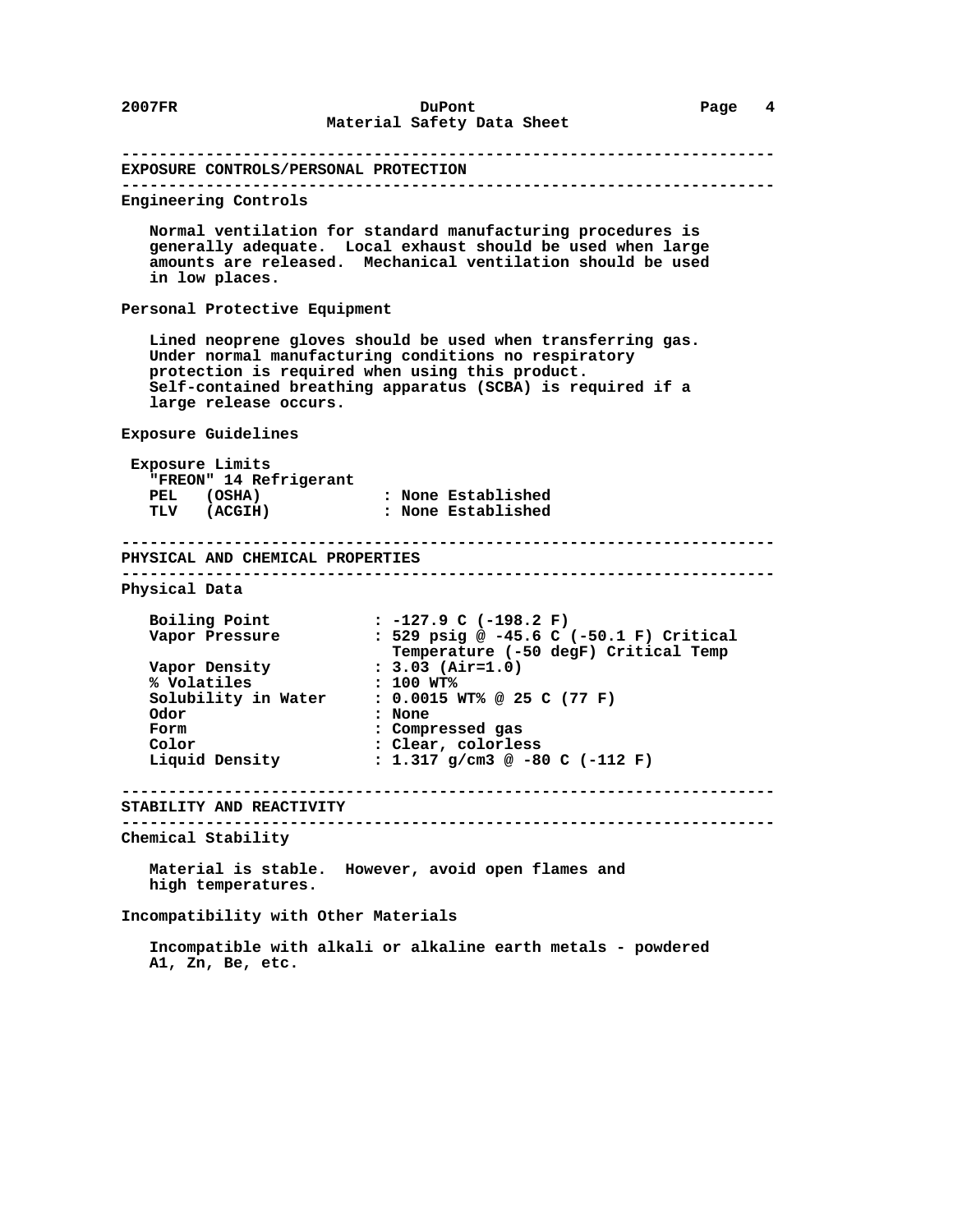**Decomposition**

 **"FREON" 14 Refrigerant decomposes at high temperatures (open flames, glowing metal surface, etc.) forming hydrofluoric acid.**

#### **Polymerization**

 **Polymerization will not occur.**

 **---------------------------------------------------------------------- TOXICOLOGICAL INFORMATION**

 **----------------------------------------------------------------------**

# **# Animal Data**

 **Inhalation 15 minute ALC: 895,000 ppm in rats**

 **The compound is untested for skin irritancy, but may freeze the skin on contact, and is untested for eye irritancy and for animal sensitization.**

 **Single exposure by inhalation to concentrations of 80% caused hyperactivity, followed by decreased activity, tissue congestion, and closed eyes. Dogs exposed to concentrations of 20%-60% did exhibit preventricular contractions when challenged with an injection of epinephrine; however, no cardiac arrhythmias were observed. Repeated exposures to concentrations > 22% produced altered blood counts and lung inflammation in guinea pigs and rats.**

 **No animal test reports are available to define carcinogenic, mutagenic, developmental, or reproductive hazards.**

 **---------------------------------------------------------------------- DISPOSAL CONSIDERATIONS ----------------------------------------------------------------------**

 **Waste Disposal**

 **Comply with Federal, State, and Local regulations. Reclaim by distillation or remove to permitted waste disposal facility.**

```
 ----------------------------------------------------------------------
TRANSPORTATION INFORMATION
```
 **----------------------------------------------------------------------**

 **Shipping Information**

 **DOT/IMO/IATA Proper Shipping Name : TETRAFLUOROMETHANE, COMPRESSED Hazard Class : 2.2 UN No. : 1982 Shipping Label : Nonflammable Gas**

 **Shipping Containers:**